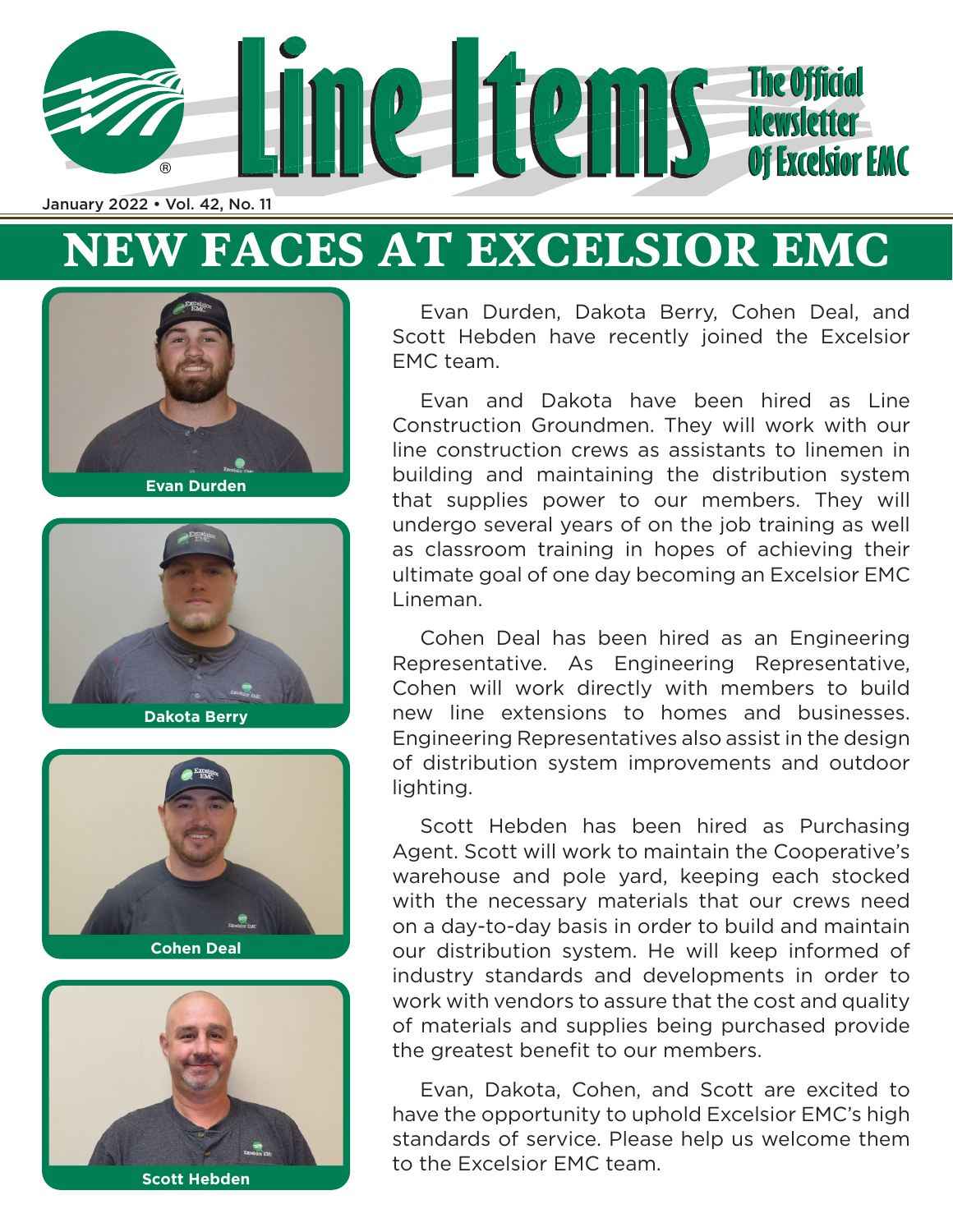

#### **BOARD OF DIRECTORS**

| Mike Anderson,<br>Chairman        | Statesboro, Georgia       |
|-----------------------------------|---------------------------|
| Wade Hodges,<br>Vice Chairman     | Statesboro, Georgia       |
| G.W. Johnson, Jr.,<br>Sec.-Treas. | <b>Twin City, Georgia</b> |
| <b>Jordy Carter</b>               | Metter, Georgia           |
| <b>David Cromley</b>              | <b>Brooklet, Georgia</b>  |
| <b>Amy Hendrix</b>                | Metter, Georgia           |
| <b>Russell Mathis</b>             | Statesboro, Georgia       |
| <b>Grady McCray</b>               | Metter, Georgia           |
| <b>Solly Trapnell</b>             | Statesboro, Georgia       |
|                                   |                           |

#### **Greg Proctor,** *President/CEO*

**Jessie Goodman,** *Manager Construction and Maintenance*

**Bill Walden,** *Manager Data and Technical Services*

**Lindy Chester,** *Manager Financial & Accounting Services*

> **Howard Porter,** *Manager Member Services*

#### **When Your Power is Off – Call (912) 685-2115 or (912) 764-2123**

When your power goes off, don't stay in the dark longer than you have to. To restore your power as quickly as possible, we need your correct phone number. Your phone number is the quickest way for us to locate your home or business when you call to report an outage.

The LINE ITEMS (ISSN 1089-9987) is published monthly for \$1.00 per year by Excelsior EMC, 2574 Northside Drive West, Statesboro, Georgia 30458. Periodicals postage paid at Statesboro, Georgia. POSTMASTER: Send address changes to LINE ITEMS, P.O. Box 297, Metter, Georgia 30439



Between the Lines



Working with Local Legislators

"All politics is local." This observation by the late Thomas P. "Tip" O'Neill, Jr., former Speaker of the House of Representatives, means that even national politics have a local impact, and people care most about issues that directly affect them. Indirectly, this famous adage underscores the importance and value of local politics.

At Excelsior EMC, we think it's critical to develop and cultivate relationships with local legislators because they craft, introduce and vote on legislation that impacts the local business climate, the environment and quality of life for our community. That's why we work closely with our local elected officials. Afterall, our purpose is to provide safe, reliable, affordable energy, but our mission is to help our community thrive.

Excelsior EMC is a local business that powers economic development and prosperity for our region. As a cooperative, we have deep roots here, and we listen closely to our members to better understand the needs of the community. Our Board members and employees live and work right here in the community we serve.

We strive to be an advocate for our community, ensuring that local legislators know, understand and act on the issues that are important to our area.

As a practical matter, we recognize that most legislators are "generalists," yet they vote on a wide range of issues. Their expertise may not include the changing energy industry, which is why Excelsior EMC provides guidance and expertise from a cooperative's viewpoint.

Today's energy landscape is an increasingly complex topic covering not only the traditional engineering and vegetation management aspects of the industry, but also encompasses technology, cybersecurity, the electrification of the transportation sector and more.

We provide background information for legislators and their staff. Because we're involved in our local communities and know local community leaders, we can provide insight on how issues and policies under discussion might impact our region.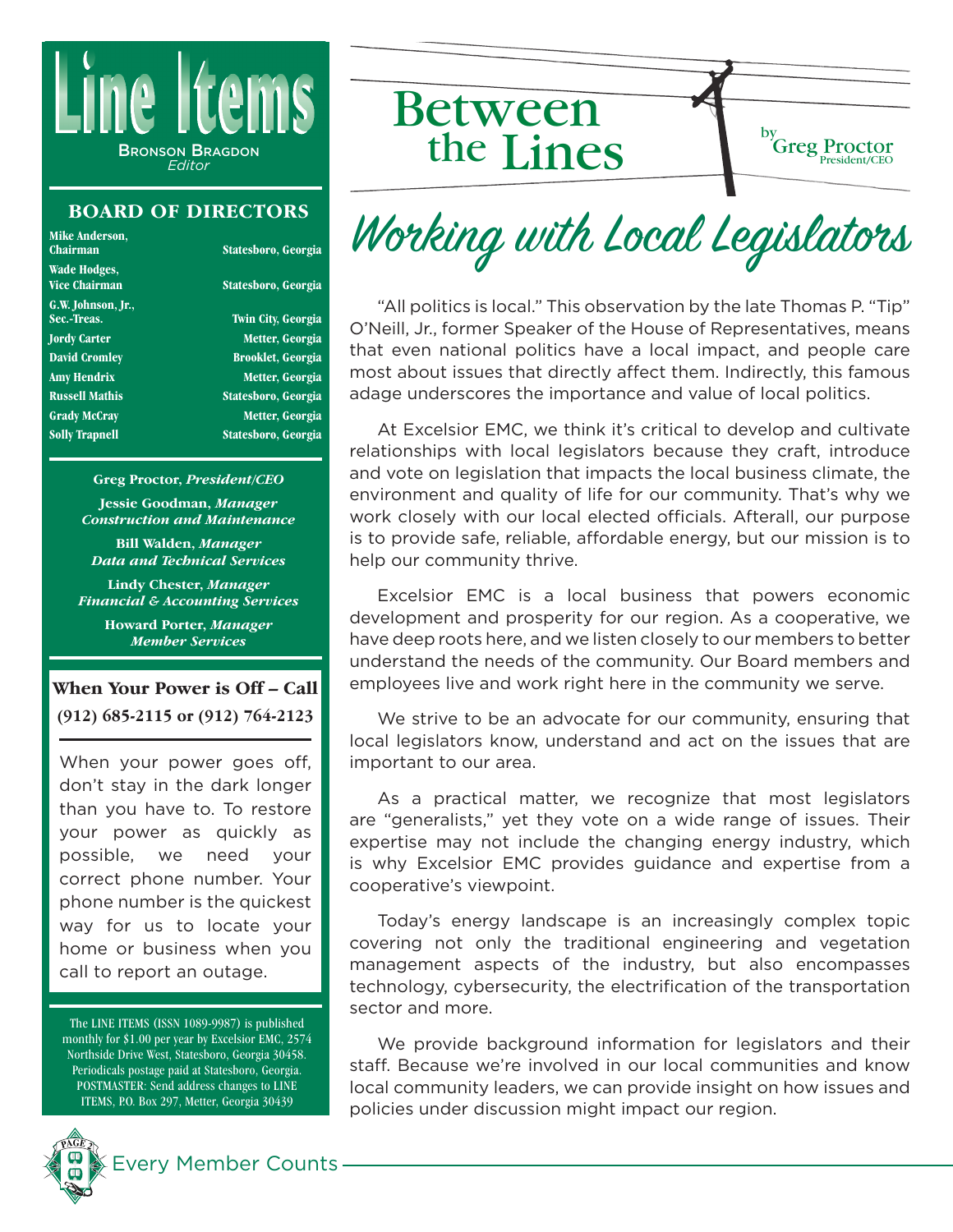# **SERVICE FEE CHANGES**

### **Effective January 1, 2022**

Excelsior EMC will implement new service fee amounts for each applicable service fee listed below effective January 1, 2022. The present service fees have been in effect since September 1, 2017.

| RATE SCHEDULE                                                                                                                                                                                                                                                                                      | <b>NEW</b><br>AMOUNT |
|----------------------------------------------------------------------------------------------------------------------------------------------------------------------------------------------------------------------------------------------------------------------------------------------------|----------------------|
|                                                                                                                                                                                                                                                                                                    |                      |
| Trip Fee for Power Interruption Found to be Consumer's Problem,<br>Field Collection, Field Reconnection, Returned Check Field Collection,<br>After Hours Meter Connection, Mobile Home Not in Place<br>For reasons noted above requiring a trip:                                                   |                      |
|                                                                                                                                                                                                                                                                                                    |                      |
|                                                                                                                                                                                                                                                                                                    |                      |
|                                                                                                                                                                                                                                                                                                    |                      |
| <b>Reconnection Fees</b>                                                                                                                                                                                                                                                                           |                      |
| <b>Same Day Connections</b><br>Same day connections will be performed at no cost within five hours of<br>application when RD meters are installed and available. Connection requiring<br>a field trip will be performed the following day at no charge.<br>Exceptions will be charged as followed: |                      |
| Immediate (within one hour) connection by RD meter \$30.00                                                                                                                                                                                                                                         |                      |
|                                                                                                                                                                                                                                                                                                    |                      |
|                                                                                                                                                                                                                                                                                                    |                      |
| (Green Level - \$0 / Yellow Level - \$300 / Red Level 1 - \$400 / Red Level 2 - \$500)                                                                                                                                                                                                             |                      |
|                                                                                                                                                                                                                                                                                                    |                      |
|                                                                                                                                                                                                                                                                                                    |                      |

Copies of the Cooperative's Service Rules and Regulations are available upon request from both the Metter and Statesboro offices.